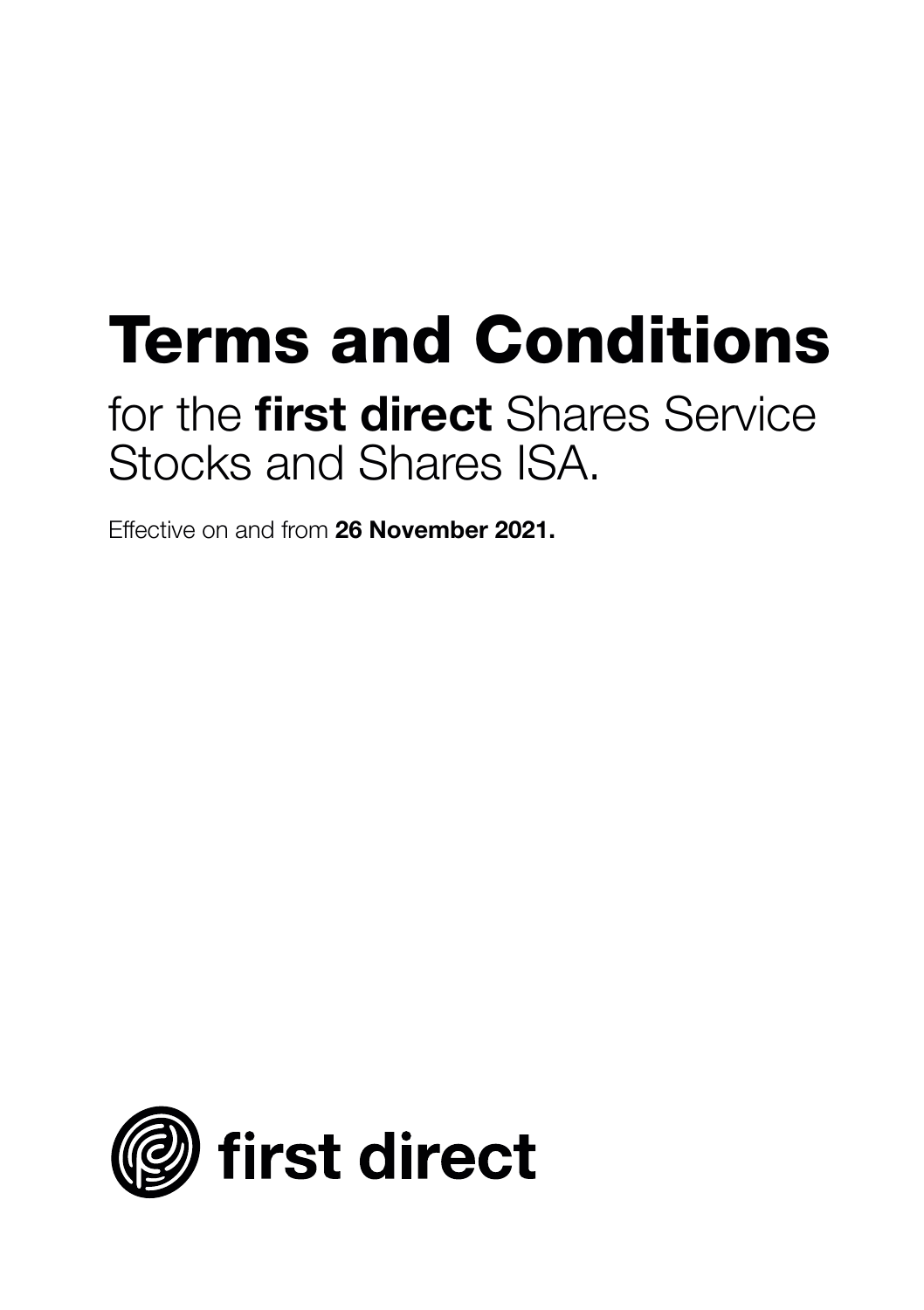#### **Introduction.**

These Terms set out the details of the contract between you and us in respect of your Account. Please read them carefully in conjunction with the **first direct** shares service Terms and the Best Execution Disclosure Statement and Conflicts of Interest Policy contained therein.

Further information and an Application form for an Account can be found by visiting **firstdirect.com/ sharedealing**.

#### **Application Requirements:**

You may only open or maintain an Account if you have a **first direct** shares service Account with us in your sole name. If you close your **first direct** shares service Account, your Account must be closed or transferred to another ISA manager at the same time. You may only open and make Subscriptions to an Account if you are resident in the UK for tax purposes or, if you are not so resident, you are a Crown Employee working overseas and paid out of UK public revenue or you are married to or in a civil partnership with a person who performs such duties, notwithstanding any local restrictions. In addition you must not have subscribed to another stocks and shares ISA in the same tax year unless you have transferred that ISA to us, and you must not have exceeded the overall subscription limit currently published by HM Revenue & Customs.

Subject to clause 7, you may transfer your ISA from another ISA manager to us, whether or not you are resident in the UK for tax purposes, without losing any of your tax advantages in accordance with the conditions of your existing ISA.

The value of any tax savings and eligibility to invest in an ISA will depend on individual circumstances. **first direct** shares service offers a stocks and shares ISA.

**first direct** shares service does not offer a cash ISA.

#### **Glossary.**

Except as otherwise specified in the Glossary, all Terms defined in the **first direct** shares service Terms have the same meaning when used in these Terms.

The following terms have the meanings specified below:

**Account** means **first direct** shares service Stocks and Shares ISA offered by us and entered into in accordance with this Agreement which will comprise an ISA investment account and a sterling denominated ISA cash account.

**Account Manager** means HSBC UK Bank plc.

**Additional Permitted Subscription** means an additional Subscription which you can apply to make into your Account following the death of your spouse or civil partner. The Additional Permitted Subscription will not count towards your current Tax Year ISA subscription limit.

**Agreement** means these Terms and the **first direct** shares service Terms.

**Application** means a properly completed application to open an Account with us which must be completed online or by such other means as we may accept (and which includes, in the case of an application to transfer an ISA to us, the Transfer Form).

**Assets** means Investments, income, interest, cash balances and any other rights and entitlements from time to time held within your Account.

**Associated Company** means any holding company of ours or a subsidiary of any such holding company.

**Authorities** includes any judicial, administrative, public or regulatory body, any government, any Tax Authority, securities or futures exchange, court, central bank or law enforcement body, or any of their Agents with jurisdiction over any part of the HSBC Group.

**Best Execution Disclosure Statement** means the statement concerning our best execution duties which is set out in Annex 3 of the **first direct** shares service Terms.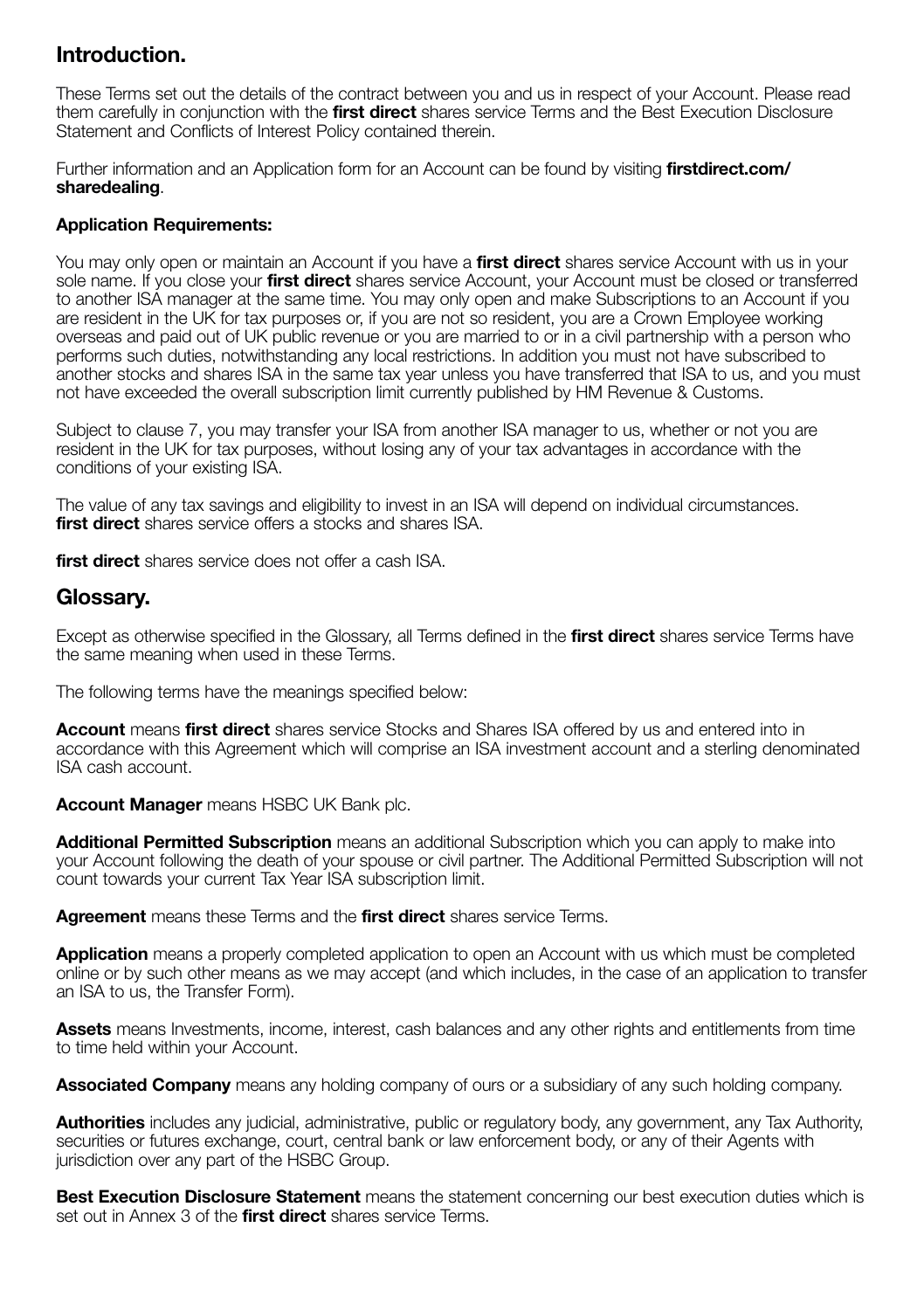**Best Possible Result** means, when executing orders in Financial Instruments, on a consistent basis including, where possible, in situations of market stress, taking into account a range of factors which include: price; cost; speed; likelihood of execution and settlement; size; nature or any other consideration relevant to the execution of the order in Financial Instruments to achieve the Best Possible Result. Price and execution costs will be paramount although factors such as the type of order, the type of Financial Instrument and the choice of Execution Venue will also be considered where necessary.

**Communications** means all communications between us and you by post, e-message, text message or telephone.

**Compliance Obligations** means obligations of the HSBC Group to comply with: (a) Laws or international guidance and internal policies or procedures, (b) any demand from Authorities or reporting, disclosure or other obligations under Laws, and (c) Laws requiring us to verify the identity of our customers.

**Conflicts of Interest Policy** means HSBC Group's conflicts of interest policy which is set out in Annex 4 of the **first direct** shares service Terms.

**Connected Person** means any natural person or legal entity (other than you) whose information (including Personal Data or Tax Information) you provide, or which is provided on your behalf, to any member of the HSBC Group or which is otherwise received by any member of the HSBC Group in connection with the provision of the Services. A Connected Person may include any guarantor or any other persons or entities with whom you have a relationship that is relevant to your relationship with the HSBC Group. A Connected Person may include any guarantor or owner of a legal estate in land over which we are to take security, provider or recipient of a payment or any other persons or entities with whom you have a relationship that is relevant to your relationship with the HSBC Group.

**Costs and Charges Disclosure Document** means the document that gives you important information about charges and the breakdown of costs you pay in respect of your Investments and the service we provide to you in relation to your Investments.

**Customer Information** means any Personal Data, confidential information, and/or Tax Information relating to you or a Connected Person.

**Crown Employee** means non-UK residents working overseas and paid by the UK Government categorised as Crown employees, including diplomats or members of the armed forces, and the non-UK resident spouse or civil partner of such Crown Employee.

**Execution Venue** means a venue for transactions in Financial Instruments that we believe offers the best prospect for us to obtain the Best Possible Result on a consistent basis.

**FCA** means the Financial Conduct Authority (with its head office address at 12 Endeavour Square, London E20 1JN), a regulatory body in the United Kingdom, or any successor regulatory body.

**Financial Crime** means money laundering, terrorist financing, bribery, corruption, tax evasion, fraud, evasion of economic or trade sanctions, and/or any acts or attempts to circumvent or break any Laws relating to these matters.

**Financial Crime Risk Management Activity** means any action to meet Compliance Obligations relating to the detection, investigation and prevention of Financial Crime. This may include (a) screening, intercepting and investigating any communication, application for Services or any payment, whether sent to or by you or on your behalf, (b) investigating the source of or intended recipient of money, (c) combining Customer Information with other related information in the possession of the HSBC Group and/or (d) making further enquiries as to the status of a relevant person or entity (whether they are subject to a sanctions regime or confirming their identity or status).

**Financial Instruments** means those financial instruments (eg equities, bonds, OEICS and unit trusts) that are subject to a best execution obligation under the FCA Rules.

**first direct** means a division of HSBC UK Bank plc.

**first direct shares service** means the stocks and shares investments dealing service provided by **first direct** under the **first direct** shares service Terms.

**first direct shares service Terms** means the terms and conditions for **first direct's** shares service together with any relevant Supplemental Terms.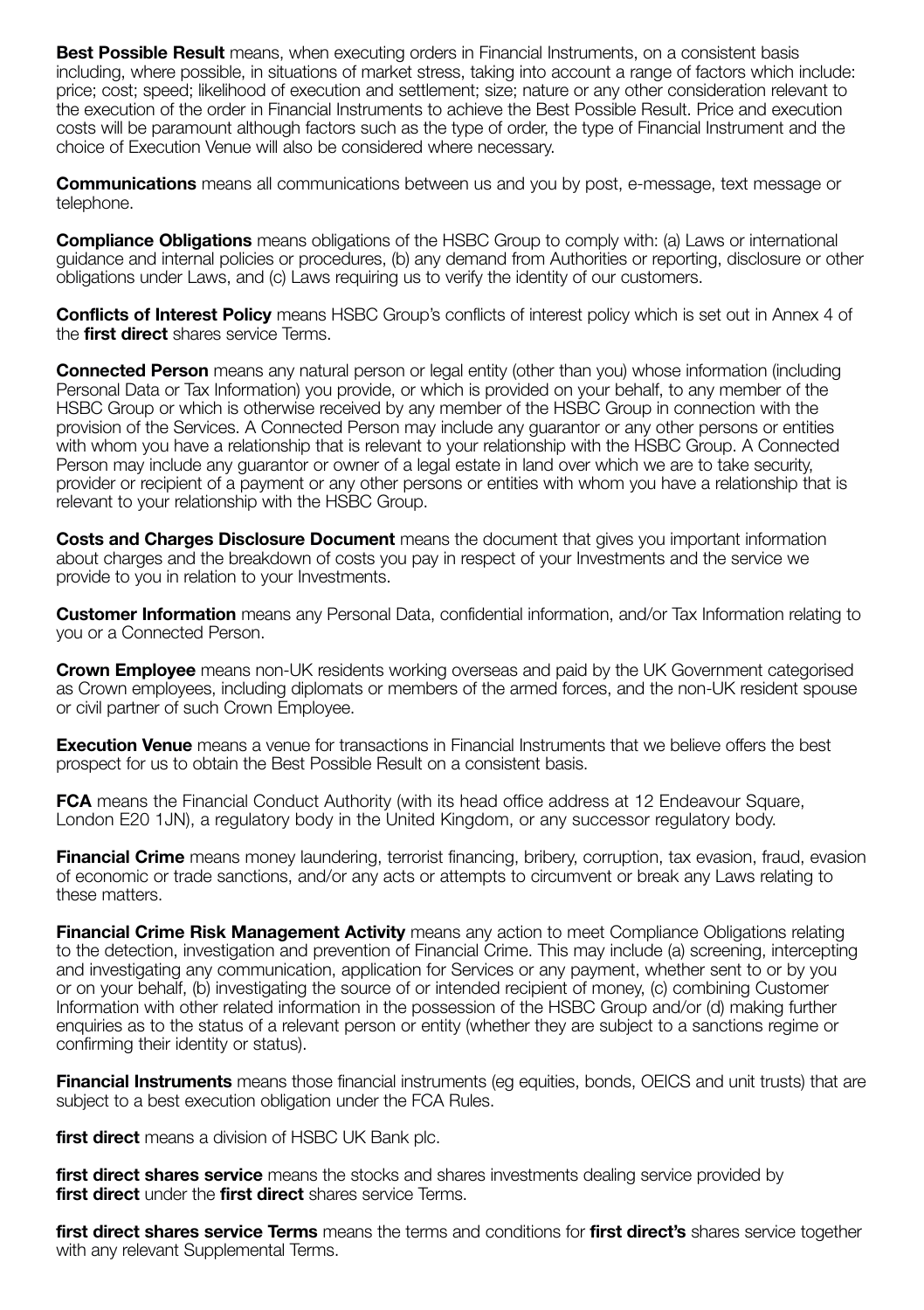**first direct shares service Account** means your **first direct** settlement account and investment account as defined in the **first direct** shares service Terms.

**Gilts** means UK Government issued debt securities

**HSBC Group** and "**any member of the HSBC Group**" means HSBC Holdings plc, and/or any of its affiliates, subsidiaries, associated entities, and any of their branches or offices, and includes HSBC Bank plc.

**Investments** means all investments which are listed in the relevant page of **first direct's** Website or otherwise notified to you from time to time and which under the Regulations are qualifying investments for the purposes of a stocks and shares ISA. We do not permit insurance products to be purchased in the Account.

**ISA** means an Individual Savings Account under the Regulations.

**Laws** include any local or foreign law, regulation, judgment or court order, voluntary code, sanctions regime, agreement between any member of the HSBC Group and an Authority, or agreement or treaty between Authorities and applicable to us or any other member of the HSBC Group.

**Payments** means any amount received from you or from another ISA manager on your behalf for payment into your Account.

**Personal Data** means any information relating to an individual from which they can be identified.

**PRA** means the Prudential Regulation Authority, (with its head office address at 20 Moorgate, London, EC2R 6DA), a regulatory body in the United Kingdom, or any successor regulatory body.

**Regulations** means the Individual Savings Account Regulations 1998 as amended or replaced, as the case may be, from time to time and any other applicable statutes and regulations.

**Regulated Market** means the computer systems of an authorised market through which multiple parties can buy and sell the types of Investments which are admitted to trading under the rules of the market.

**Rules** means the rules set out by the FCA and/or PRA that apply to us.

**Services** includes (a) the opening, maintaining and closing of your accounts with us, including your mortgage account, (b) providing you with credit facilities and other banking products and services, processing applications, credit and eligibility assessment, and (c) maintaining our overall relationship with you, including marketing services or products to you, market research, insurance, audit and administrative purposes.

**Scrip Dividend** means a distribution by a company in shares or a combination of shares and cash.

**Subscription** means the cash and/or shares subscribed or to be subscribed to your Account under the Regulations and these Terms, and where applicable, an Additional Permitted Subscription.

**Supplemental Terms** means any supplemental terms applicable to the specific products or services that we may offer you from time to time.

**Tax Authorities** means UK or foreign tax, revenue or monetary authorities (for example, HMRC).

**Tax Information** means documentation or information about a person's tax status, including yours.

**Tax Year** means a year beginning on 6 April and ending on the following 5 April.

**Terms means** these Account terms and conditions.

**Transfer Form** means the form that needs to be completed to transfer an ISA to the Account, which is available on our Website or from Customer Services.

**We**, **us**, **our** or **ourselves** means HSBC UK Bank plc.

**Website** means the location within **firstdirect.com** from which you can access the **first direct** shares service (as set out in the **first direct** shares service Terms).

**You** or **your** means the person whose name, address and other particulars are referred to in the relevant application.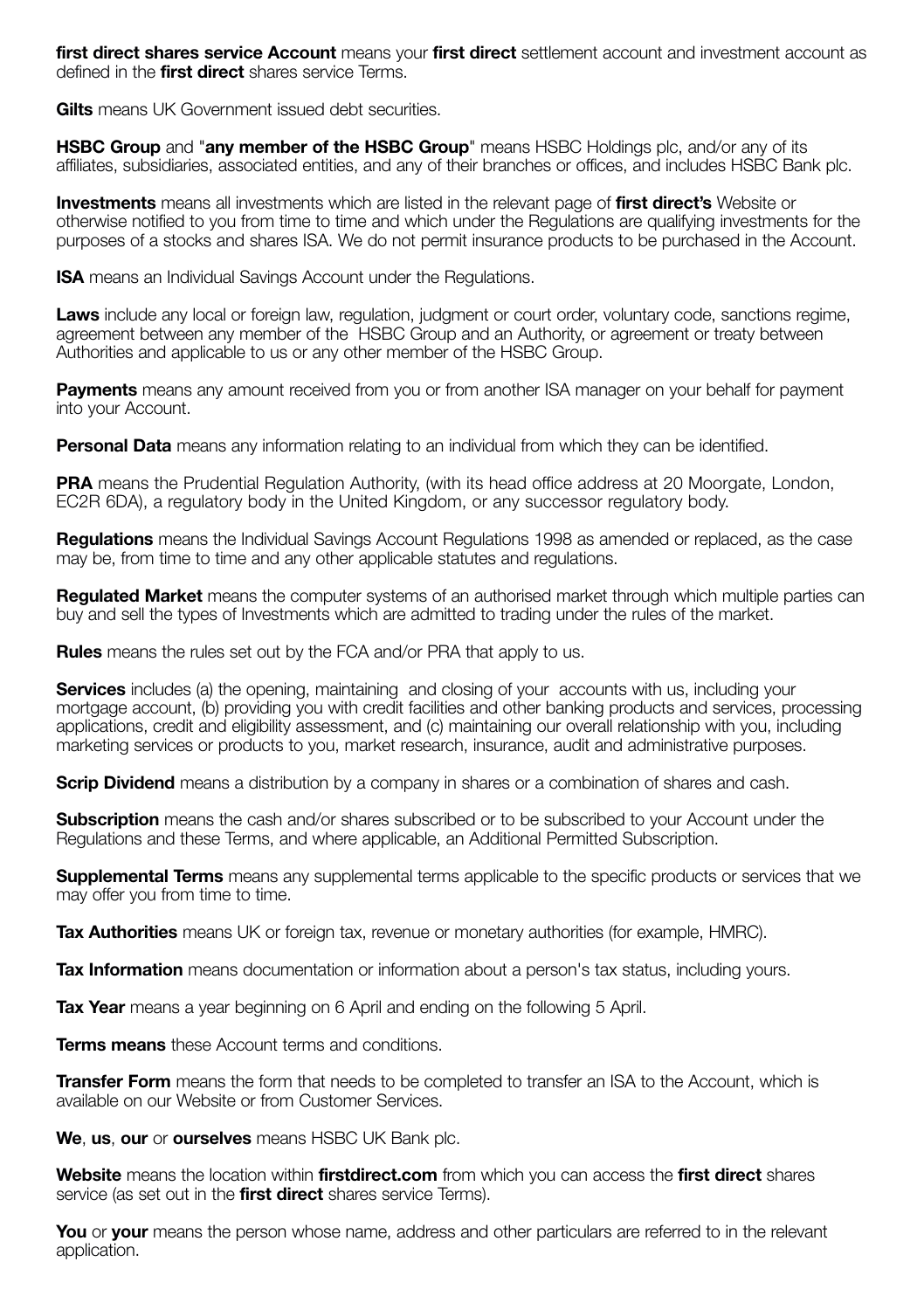#### **1. Appointment and Authority**

- 1.1 You appoint us as the Account Manager for your Account. We will operate your Account in accordance with this Agreement, your Application, the Regulations and the Rules.
- 1.2 We reserve the right to reject any Application. If your Application is not completed in full, it may not be accepted by us. We may not open your Account until you have provided us with all information which we consider relevant to it.
- 1.3 Your Application for an Account only covers the Tax Year in which you opened your Account. In order to make any Subscriptions to your Account during any future Tax Year, you must make a fresh application for that year.
- 1.4 On receipt of your Application for a current Tax Year Account, we will send you a copy of the declaration contained in your Application either in hard copy or electronically. You should notify us of any inaccuracies in your declaration within 30 days of the date we send you a copy of the declaration.
- 1.5 We are not able to advise you on your Investment dealings. The **first direct** shares service is an execution-only service. This means that we process the Investment dealings you ask us to and we do not provide you with any advice or personal recommendations. The only duty we owe you is to achieve the Best Possible Result for your orders in Financial Instruments and any other duties are expressly excluded from the **first direct** shares service.

 You are solely responsible for your own Investment dealings when using the **first direct** shares service. We are not required to assess the suitability or appropriateness of any Investment or of the **first direct** shares service for you and the protection afforded by the FCA on assessing suitability and appropriateness does not apply. As a result, before deciding to deal in an Investment we suggest you consider whether you need to take independent financial advice on the particular Investment dealing and, where you think it is appropriate to do so, seek and act on that advice. You may be charged for any advice you receive.

#### **2. Interpretation of and Changes to the Terms**

- 2.1 This Agreement will replace the terms of any agreements which we have previously entered into with you in respect of the Account. If there is a contradiction between information either on our Website or otherwise notified to you relating to the Account and these Terms, or any conflict between these Terms and the **first direct** shares service Terms, then these Terms will prevail.
- 2.2 We may amend this Agreement (including by the introduction of new charges or fees or making changes to the amount, rate or basis on which we calculate and/ or charge, or by changing the nature of the service we provide you under these Terms or the features of the Account including by removing any part of or restricting the scope of the service we provide you under these Terms) in the following ways:
	- i. if we reasonably consider that the change is favourable to you, by telling you about it within 30 days of the change;
	- ii. if the change is not favourable to you, by giving you at least 30 days' written notice before we make the change.
- 2.3 We may make any change to this Agreement for all or any of the reasons set out in this clause 2 that apply, namely:
	- if the change is favourable to you; or
	- following, or in anticipation of, and to reflect a change in relevant law or regulation or to reflect a change in industry quidance or code of practice or good banking practice; or
	- to respond to the making of a recommendation, requirement or decision of any court, ombudsman, requirement or similar body; or
	- to reflect any change in the base rate or any rate that replaces it set by the Bank of England or by any bank that takes over responsibility for setting such a rate: or
	- to reflect any change or anticipated change in interest rates charged by other major banks or<br>financial institutions in the UK; or
	- to reflect changes or anticipated changes in costs associated with changes in relevant market conditions, changes in technology, changes in the costs we pay others, changes in inflation and/or changes in accounts, services or facilities we provide; or
	- to make these Terms clearer; or
	- to respond to any changes in our systems and procedures, including any change arising from the reorganisation of our business as a result of it being acquired or by our acquiring another bank or<br>organisation: or
	- to reflect the costs or consequences of any event beyond our control that may impact upon our provision of accounts, services or facilities to you; or
	- to respond to our internal policies on competiveness, market share and/or the profitability of our business as a whole, where we are not acting dishonestly, for an improper purpose, in a manner which inappropriately discriminates against a particular customer or as an unreasonable financial institution would.
- 2.4 Where we make a change under this clause 2, the change will be proportionate to the underlying reasons for the change and in accordance with Applicable Laws.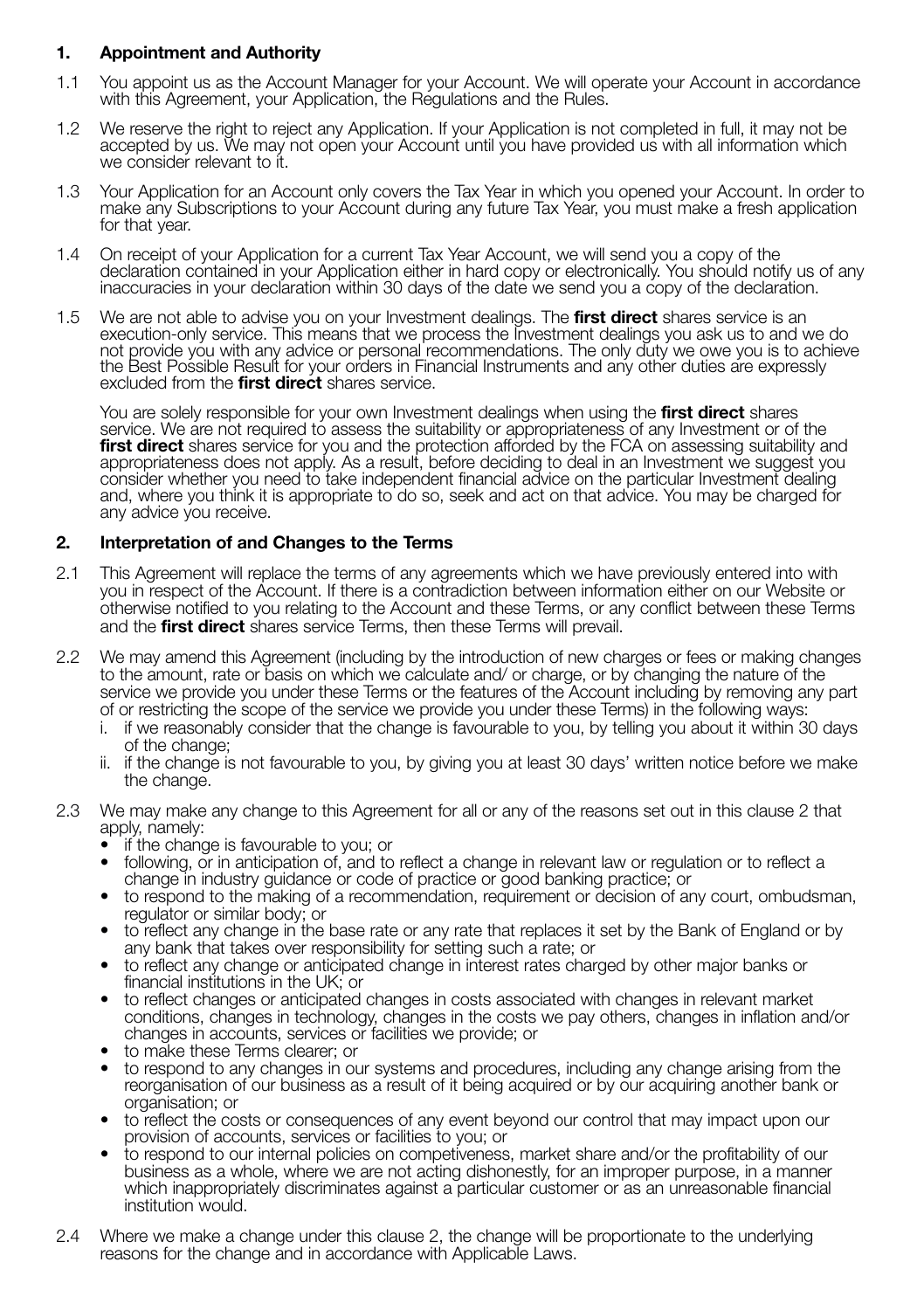- 2.5 We may also make changes to these Terms (including introducing new charges or fees or changing the amount, rate, or basis on which we charge, or by changing the nature of the service we provide you under these Terms or the features of the Account including by removing any part of or restricting the scope of the service we provide you under these Terms) or for any other valid reason that applies and is not described in this clause 2. We will always give you at least 30 days' prior written notice of such a change. Please note however that we'll not notify you of any change in third parties' taxes or charges attributable to Investments, the imposition and amount of which are outside our control.
- 2.6 You may without charge close your Account in accordance with clause 9 within 30 days of the date of any advance notice of a change we send you or, if longer, up to the date upon which the change is due to take effect. If you do not tell us that you want to close your Account by this time, then you will be deemed to have accepted such a change and the change will take effect automatically. If you close your Account without transferring to another ISA manager the investment will no longer be contained within an ISA.

#### **3. Subscribing to and Operating your Account**

- 3.1 We do not segregate Assets by Tax Year but may segregate Assets in your current Tax Year Account from Assets representing previous Tax Years' Subscriptions if we need to do so.
- 3.2 You may make cash Subscriptions to your current Tax Year Account using any of the relevant methods specified from time to time on **first direct's** Website. We can only accept responsibility for Payments into your Account after we have received and checked them. You must not send us cash in the post.
- 3.3 You may make Subscriptions of shares that you receive from a savings related share option scheme or a share incentive plan directly to your current Tax Year Account. You need to make the Subscription within 90 days of:
	- the exercise of the option date (in the case of a savings-related share option scheme); or
	- the date on which the shares ceased to be subject to the plan (in the case of a share incentive plan).

 The value of your Subscription will be calculated using the aggregate market value of the shares at the close of business on the date of transfer.

- 3.4 You can make an Additional Permitted Subscription to your Account. You must complete the relevant form each time that you wish to make an Additional Permitted Subscription.
- 3.5 If your spouse or partner died on or before 5 April 2018, the Additional Permitted Subscription must not exceed the combined value of your spouse or civil partner's ISAs which they held at the date of their death (including any income accrued, but not paid or credited to the ISA at the date of death), and must be made in accordance with the requirements set out in the Regulations.
- 3.6 If your spouse or civil partner dies/died on or after 6 April 2018, the Additional Permitted Subscription must not exceed the higher of the combined value of your spouse or civil partner's ISAs which they held at either (i) the date of their death (including any income accrued, but not paid or credited to the ISA at the date of death), or (ii) the point the ISA ceased to be a "continuing account of a deceased investor" (including any income accrued, but not paid or credited to the ISA at that date), and must be made in accordance with the requirements set out in the Regulations.
- 3.7 You may make several Additional Permitted Subscriptions; however, they must not, in aggregate, exceed the relevant values set out at clauses 3.5 and 3.6 above and must be made within the timescales set out in the Regulations.
- 3.8 We will not accept an Additional Permitted Subscription where we know that the information you provide in the relevant form is false or where the requirements set out in the Regulations are not satisfied.
- 3.9 If you attempt to transfer cash and/or shares into your Account which would result in your Account exceeding the Subscription limit in any Tax Year, the cash and/or shares will be transferred to the **first direct** shares service Account.
- 3.10 We will notify you if, by reason of any failure to satisfy the provisions of the Regulations, your Account has or will become void or no longer exempt from UK Income and/or Capital Gains Tax. If all or part of your Account is void then, where possible, we'll look to transfer the affected Investments (together with any cash, where applicable) into your **first direct** shares service Account. If it's not possible to transfer the affected Investments in this way (for any reason) we'll sell those Invesments and pay the proceeds into your **first direct** shares service Account together with any cash balance held in the Account. Where we need to void all or part of your ISA Account, the Account will be restricted for up to 3 business days. This means you won't be able to place any purchase or sell orders during this period. We'll normally notify you of the restriction 10 business days before it's put in place. We may deduct any accrued charges and any additional expenses incurred terminating the Account including any amounts payable by you under clause 3.11 and any amounts referred to in clause 9.1.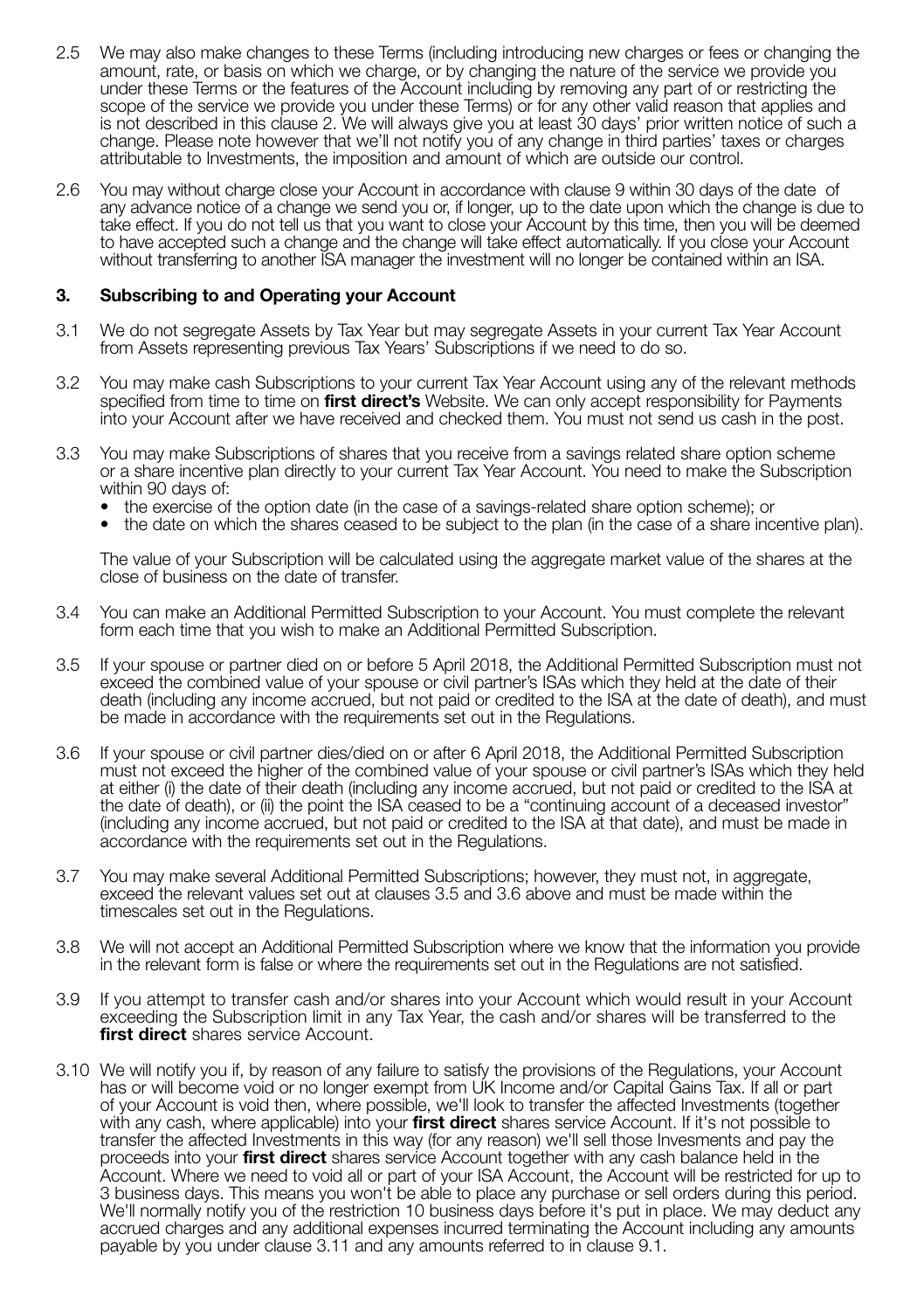- 3.11 You agree to indemnify us against any sum which we are required to pay to HM Revenue & Customs for a liability to tax in respect of your Account or which we are required to pay to any third party in respect of your Account under any applicable laws.
- 3.12 You must inform us immediately if you stop being UK resident for tax purposes or cease to be a Crown Employee working overseas (or cease to be married to or in a civil partnership with a Crown Employee working overseas). In each case, we may require that you transfer your Account to another ISA manager or that you close your Account.
- 3.13 Where you have incurred a tax liability in respect of credit interest payments made to you on or after 6th April 2016 we will not deduct any amount in respect of these liabilities and it shall be your responsibility to account to HMRC for the full amount of such liabilities.
- 3.14 We may provide you with information including documentation via our Website **firstdirect.com** as permitted by the Rules and where you have agreed to this. By agreeing to these Terms you agree to receive information via the website. We will notify you of the website address electronically where such information will be available and updated from time to time. You agree that we may in particular provide the following to you via the Website:
	-
	- our terms in relation to trading;<br>• a general description of the nature and risks of financial instruments:
	- our published fee tariffs, Costs and Charges Disclosure Document and other information on our costs and charges) ;
	- details of our Best Execution policies; and
	- Investor Information Documents (as required).
- 3.15 All telephone calls that lead or may lead to a transaction will be recorded and kept for seven years. You may ask us for a copy of any such record within the applicable seven year period.

#### **4. Investments and Income.**

- 4.1 The provisions of the **first direct** shares service Terms relating to Investment dealing and your **first direct** shares service Account will, except to the extent they conflict, or are inconsistent with these Terms or the Regulations, apply to your Account.
- 4.2 When placing an order to buy or sell Investments in your Account you must settle the trade through cash or Investments held in that Account and all Investments bought using cash held in your Account must be settled to that Account.
- 4.3 When placing a buy order for shares in respect of your Account you must enter a limit price which we will use to calculate the maximum potential settlement amount for the trade (including all commission, fees and taxes). You must have sufficient cash in your Account at the time the buy order is placed, to meet this maximum potential settlement amount. In the case of orders for Fund Shares and Gilts, you must have sufficient cash in your Account at the time the buy order is placed to meet the cash amount of the order. For this purpose we will take account of cash due from Investments that have been sold but not yet settled, but we will deduct all cash which may become payable in respect of buy orders placed which have not yet settled.
- 4.4 You've the option to receive dividends in cash or, where available, as shares or other non-cash assets (in other words, scrip). Dividends will be credited to your ISA Investment Account as shares, or to your ISA cash account in cash, depending on the standing instruction that you have given us. You can check or amend the status of your standing instruction by calling us on the number found at the bottom of this document.
- 4.5 We may not offer the full range of Investments available in the Regulated Market. We will tell you which Investments you can deal in using the **first direct** shares service. We reserve the right to remove or suspend any Investment from the **first direct** shares service if there is extreme market volatility or for any other valid reason we may tell you of. However, if you've already asked us to buy an Investment before we decide to remove or suspend that Investment from the Service, we'll still try to enter into a deal for that order on your behalf. Also, if you have an Investment in your Investment Account which has been suspended or removed from the **first direct** shares service, we may still allow you to hold or sell that Investment. If we're no longer able to support holding an Investment for you we'll inform you in writing with sufficient notice before any sale of the Investment is undertaken.

 We also reserve the right not to make all Investments available to all customers. If we do include or exclude a particular Investment when providing the **first direct** shares service to you, this does not mean we are giving you any advice as to the suitability or appropriateness of that Investment.

4.6 We will send you a paper Statement by post every three months. Statements will be issued in March, June, September and December. We will send you a contract note (trade confirmation) for each deal you undertake. We will send the contract note (trade confirmation) to you by e-message no later than the Business Day following the day your order to buy or sell an Investment was successfully executed. You may ask for paper copies by telephoning on the number at the front of this document.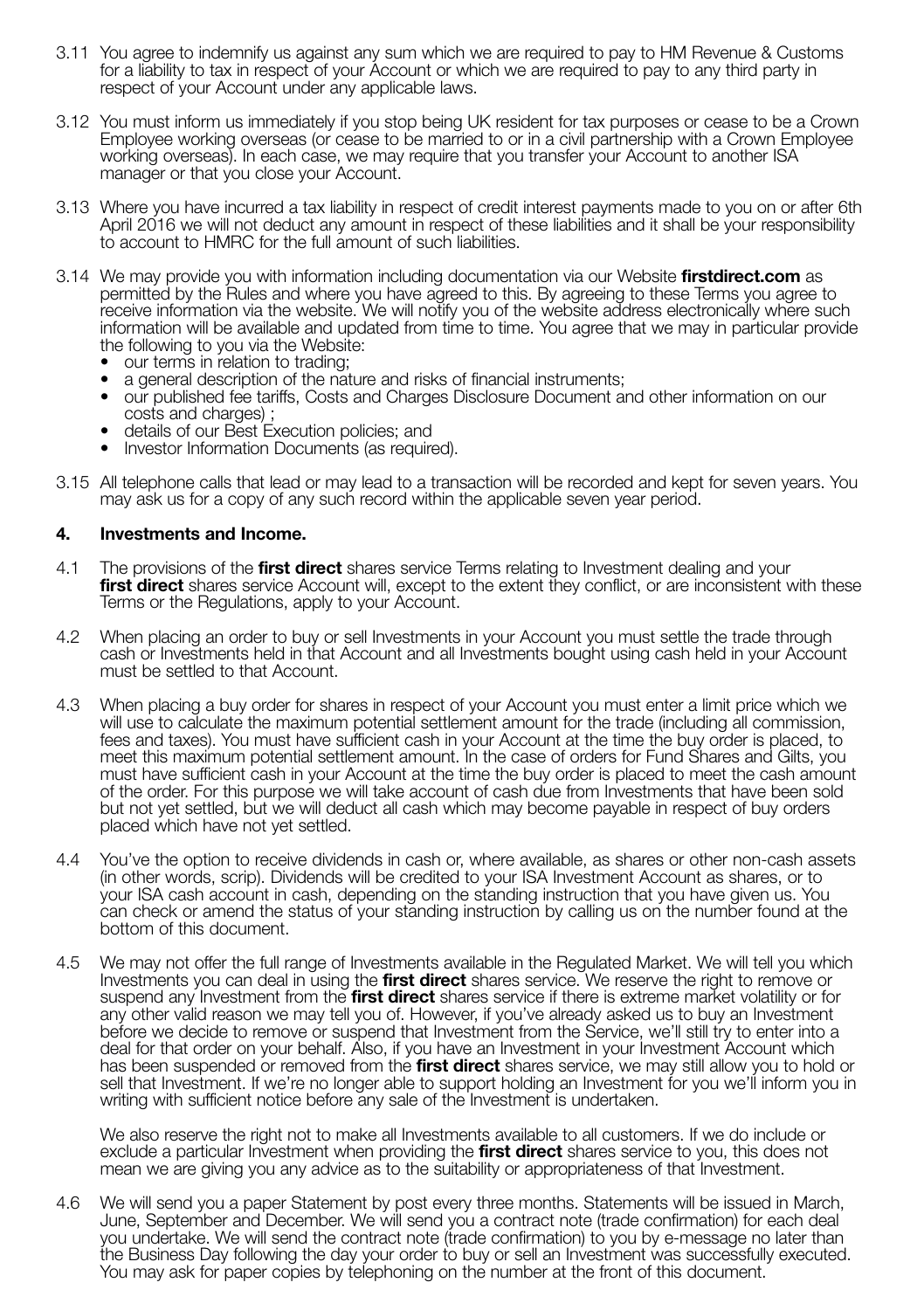#### **5. Assignment and Delegation.**

- 5.1 Subject to the Rules and the Regulations, we may delegate any of our functions or responsibilities under this Agreement to any person, provided that before doing so we shall, and we shall continue to, satisfy ourselves that such person is competent to carry out those functions and responsibilities.
- 5.2 We may assign all of our benefits and obligations under this Agreement to an Associated Company. You will be notified of any such assignment.

#### **6. Death.**

6.1 If you die on or before 5 April 2018, your Account immediately ceases to be exempt from UK Income Tax and Capital Gains Tax and we will terminate your ISA. This means that any income which will arise in respect of the Account may be taxable and should be reported to HMRC. We will continue to hold the Investments but outside the ISA tax regime. We may use any money in your Account to reduce or repay any amounts you owe on other accounts with us anywhere in the same name. Subject to this, your Account will continue to be dealt with in accordance with this Agreement and also, subject to our discretion, in accordance with the instructions received from your personal representative(s) who will become subject to the Terms of this Agreement.

 Your personal representative(s) must provide proof of the death and of their appointment. Following receipt of such proof as is reasonably acceptable to us, we will deal with your Account in accordance with the instructions of your personal representative(s) and all the monies in the Account will be transferred to them or as they direct following deduction of our charges incurred in administering and terminating the Account.

 Any tax refunds claimed on your behalf after you die will be repaid to HM Revenue & Customs. We will provide the appropriate statements with regard to the Account and any relevant tax certificate to your personal representative(s).

- 6.2 If you die on or after 6 April 2018 we will designate your Account as a "continuing account of a deceased investor" in accordance with the Regulations. Your Account will remain as a "continuing account of a deceased investor" until the earlier of:
	- the completion of the administration of your estate;
	- the closure of your Account; or
	- the third anniversary of your death.

 We are not required to check with your executors if or when the administration of your estate has been completed.

 While your Account is a "continuing account of a deceased investor", no Payments may be made into it but the existing Investments will continue to be held and will continue to benefit from ISA tax advantages. This means that any interest, dividends or gains in respect of Investments in your Account will be exempt from UK Income Tax and Capital Gains Tax.

 If the administration of your estate has not been completed by the third anniversary of your death, then your Account will cease to be a "continuing account of a deceased investor". This means that the Investments in your Account are no longer held in an ISA wrapper and subsequent income or gains on your Investments will become taxable.

Personal representatives appointed to administer your estate are not entitled to transfer a "continuing account of a deceased investor" into any other type of ISA, including:

- apply to us to change a stocks and shares ISA into a cash ISA, innovative finance ISA or Lifetime<br>ISA or a different stocks and shares ISA product; or
- request the transfer of a "continuing account of a deceased investor" managed by us to an alternative ISA Manager.

 These Terms will continue to apply to your Account while it is designated as a "continuing account of a deceased investor", but we may choose to waive any fees and charges which become due in this period at our discretion.

#### **7. Transfers.**

 Subject to the provisions of this clause 7 and in accordance with the Regulations, you may instruct us to transfer all or part of an ISA that you hold with another ISA manager to us. We only accept the transfer of current Tax Year subscriptions in full; any prior Tax Year(s) subscriptions may be transferred in full or part. We do not accept transfers to your Account from innovative finance ISAs or Lifetime ISAs. You must notify us of your wish to effect the transfer by completing, signing and posting a Transfer Form to us. We will then contact the relevant ISA manager(s) on your behalf and arrange the transfer for you. We reserve the right in our sole discretion to reject any request for a transfer to us of any existing ISA.

 Please note that before transferring all or part of an ISA that you hold with another manager to us, you will first need to open an Account.

7.1 We may at our option accept the transfer of Investments from your existing ISA or we may require that they are sold and the transfer is made in cash. You will need to pay any charges that your current ISA manager makes in relation to the transfers and/or encashment.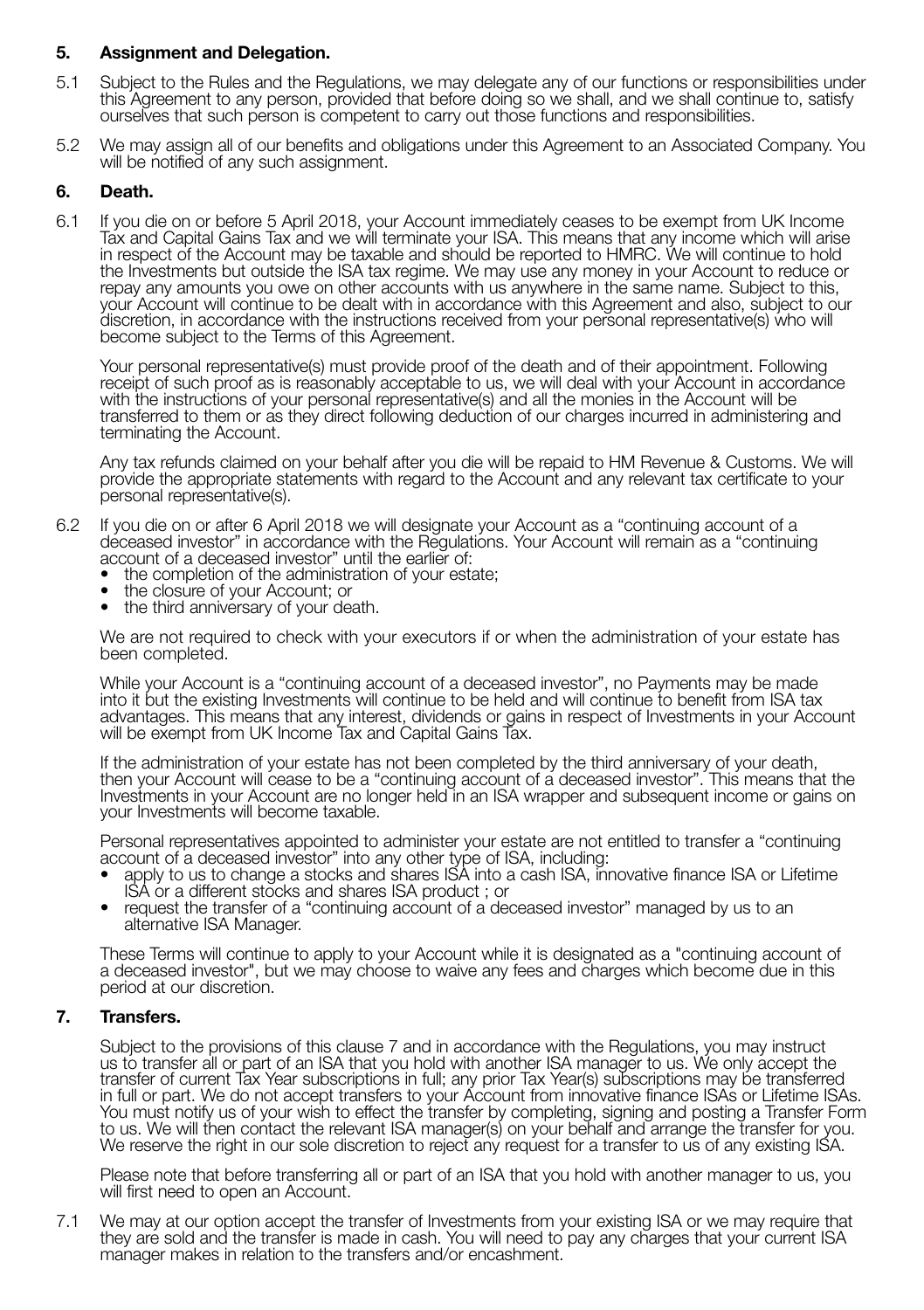7.2 In accordance with the Regulations, at your written request, and within the time you stipulate (subject to you giving us 30 days' notice), we'll transfer all or part of your Account, with, where appropriate, all rights and obligations of the parties to it, to another ISA manager provided they agree to the transfer. You'll need to make arrangements with the ISA manager to whom you wish to make the transfer. The new ISA manager will then contact us to arrange the transfer. While we'll normally carry out the transfer within the time you stipulate, there may be occasions when the transfer takes longer to complete due to circumstances beyond our control.

We'll not incur any liability to you for any loss you may suffer as a result. When we receive your request to transfer and confirmation of acceptance from the new ISA manager, we'll encash any shares in your Account and transfer the cash value of your Account, or, if requested by you, transfer the Account Investments (without first realising the shares) to the ISA manager of your choice. Current Tax Year Account Subscriptions can only be transferred in full.

#### **8. Cancellation of ISA Agreement.**

- 8.1 You have 14 days from when we accept your Application to write to us at **first direct** shares service, 40 Wakefield Road, Leeds LS98 1FD, and cancel your Account. Any dealing fees incurred in buying and selling Investments in accordance with your instructions will still be payable. Cancellation only applies to the ISA 'wrapper'. If you cancel your Application, any shares or cash held in your **first direct** shares service Stocks and Shares ISA in relation to the Application being cancelled will, unless otherwise instructed, be transferred to your **first direct** shares service Account. Any cash within the cancelled Account will be returned to your **first direct** shares service Account (as appropriate). If you cancel a Subscription the amount returned may be less than the amount invested if there has been a downward movement in the value of your Investments from the date of investment to the date your instruction to cancel was received. If you cancel within the 14 day period you will not pay any charges for cancelling.
- 8.2 Should you choose to cancel your current Tax Year Account within the 14 day cancellation period, and the cancellation takes place in the same tax year in which your current Tax Year Account was opened, you will preserve your eligibility to open a current Tax Year Account either with us or another ISA manager, as HM Revenue & Customs will not treat this as a valid Subscription. Thereafter you can terminate your Agreement and close your Account at any time as detailed in clause 9.5 of these Terms.
- 8.3 Terminating your Agreement after the 14 day cancellation period may delay you from entering into another ISA agreement until the next Tax Year.
- 8.4 Whenever you cancel or terminate your Agreement and close your Account there may be charges for the transactions required to transfer your Assets out of your Account, except where you terminate in accordance with clause 2.2. Please see our Interest Rates and Charges Document for details.

 You will have to pay us any money due to us at the time you cancel or terminate according to the Terms of your Agreement notwithstanding cancellation/ termination.

8.5 A request to transfer your ISA in from another ISA manager has a 7 day withdrawal period starting from the time we receive your transfer request, after which the transfer process will commence and cannot be withdrawn. You must tell us in writing that you wish to withdraw your transfer request. If you withdraw within the 7 day period you will not pay any charges for withdrawal.

 If you do not cancel within the 7 day or 14 day period (as applicable) above, thereafter you can terminate your Agreement and close your **first direct** shares service Stocks and Shares ISA at any time by writing to us.

#### **9. Withdrawal and Closure by you.**

- 9.1 In accordance with the Regulations and subject to the provisions of this clause 9 and the provisions and time periods set out in the **first direct** shares service Terms, you may withdraw all or part of the Assets in your Account or any cash. At your request and within the time you stipulate we will:
	- i. Pay you the amount of the withdrawal; or

ii. Transfer to you Investments to the value of the amount requested for withdrawal.

 Where you request us to transfer to you, Investments to the value of the amount requested for withdrawal we will normally carry this out within the time you stipulate, and in any case within 30 days, although there may be occasions where such transfers will take longer to complete due to circumstances beyond our control. We will not incur any liability to you for any loss you may suffer as a result.

 Before we make a payment to you or transfer your Account or all or any of the Assets in your Account, we shall be entitled to deduct from the Account (and to the extent of any shortfall, any other account you hold with us) an amount necessary to discharge any obligations or liabilities incurred in connection with the Account (including tax liabilities in so far as is necessary) which may be due from you to any person including us and HM Revenue & Customs. If we subsequently receive any income arising from Investments transferred out, we will remit it to you or your new ISA manager (as appropriate).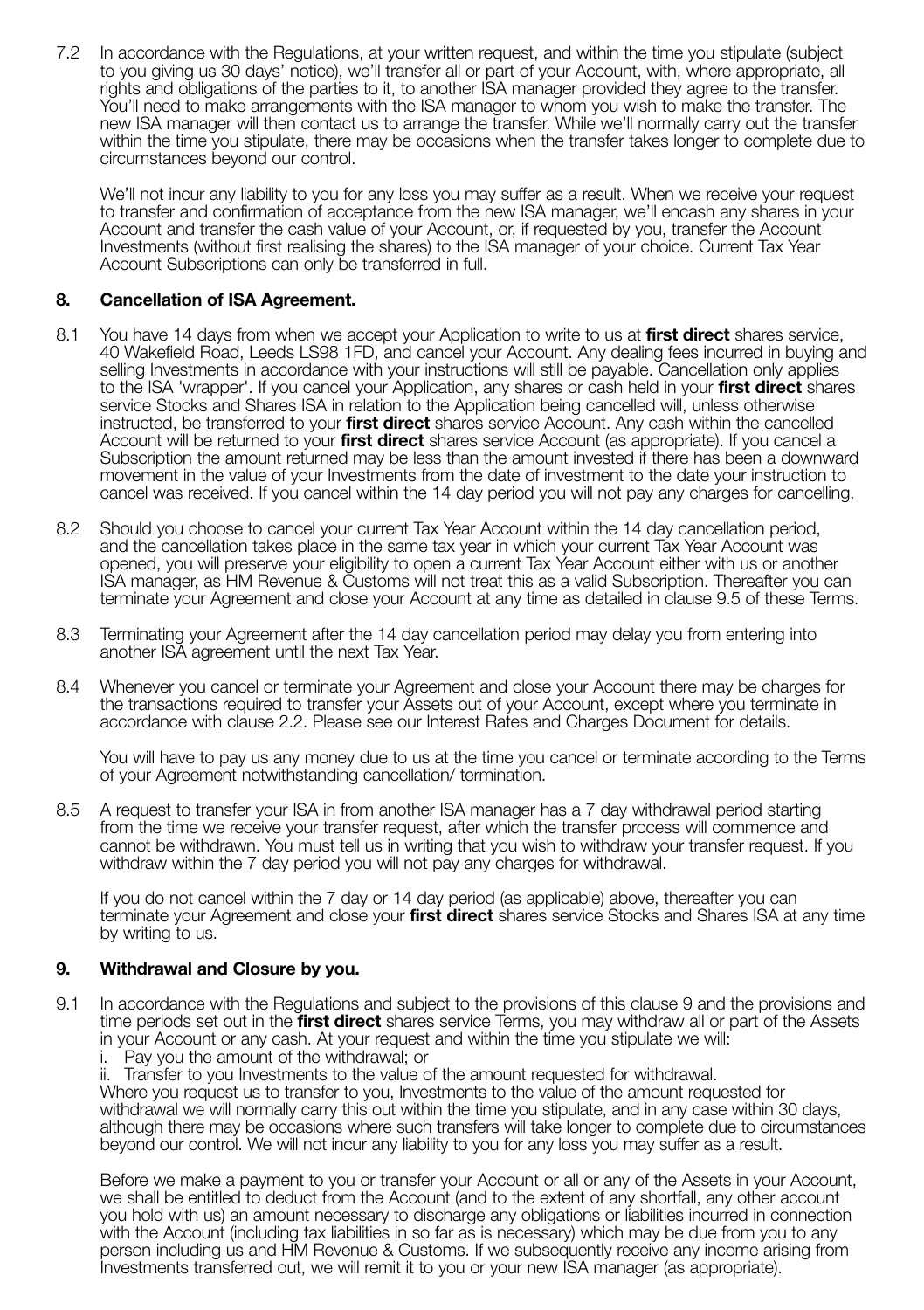- 9.2 You may withdraw cash from your Account by transferring it to your **first direct** shares service Account. Instructions to transfer cash may be given through the "move money" facility on **first direct's** Website, over the telephone or through such other means as we may agree. You may not withdraw cash from your Account to the extent that it may become payable in respect of buy orders placed which have not yet settled.
- 9.3 No partial withdrawal may be made for an amount less than our applicable minimum withdrawal limit for the Account. Any minimum withdrawal limit will be indicated on **first direct's** Website or otherwise advised by us from time to time.
- 9.4 If you withdraw any amount or investment from your Account or close your Account you will lose the tax benefits available on the amount or investment withdrawn from the day of withdrawal or closure. If you have subscribed in the current Tax Year to your Account, you may not close your Account with us and open a new stocks and shares ISA for the current Tax Year with another ISA manager, although you may transfer your Account to another ISA manager at any time.
- 9.5 You may without charge (subject to clause 8.4) close your Account at any time by giving us appropriate instructions. However, we may continue to debit or credit your Account with the amount of any withdrawal or transfer previously instructed which was not debited or credited prior to its closure and, in any event, we reserve the right to keep your Account open to receive any relevant claims to tax claims or tax credits.

#### **10. Closure of your Account by us.**

- 10.1 Subject to the Regulations, we may at our absolute discretion end this contract with you and close your Account immediately in any of the following situations:
- 10.1.1 if you've seriously and/or persistently breached any of your obligations under the Terms;
- 10.1.2 if there has been, or we've reasonable grounds to suspect there has been, Financial Crime involving your Account or any transactions on your Account;
- 10.1.3 if there has been, or we've reasonable grounds to suspect there has been, suspicious activity on your Account;
- 10.1.4 if we've reasonable grounds for believing you've committed or are about to commit a crime in connection with your Account;
- 10.1.5 if you've not satisfied any of our anti-money laundering requirements;
- 10.1.6 if you fail to pay for any Trades;
- 10.1.7 if there is a change in Applicable Laws or regulation that requires us to do so;
- 10.1.8 if you're no longer eligible for an Account;
- 10.1.9 if you've given us false information in connection with your Account (for example, in your Application);
- 10.1.10 if you close your Account and/or Nominated Account (or you choose to switch to another bank using the current account switch service and to not retain another Nominated Account with us); or
- 10.1.11 if your Account (or other account(s)) is/are being or have been used illegally or if we reasonably believe that your conduct will adversely affect the ability of our other customers to trade or the terms on which they trade (for example, if you were to deal repeatedly in many small lots, rather than one large lot so the market maker refuses to deal, or will only deal at a less favourable price in the future).
- 10.2 We'll give you notice in writing immediately after your Account has been closed under term 10.1.
- 10.3 Your Account will close if we stop acting as Account Manager. We shall give you reasonable written notice if we decide to do this. At the end of that notice period your Account will close, but in the meantime you may withdraw or transfer Assets.

#### **Suspending your service.**

10.3.1 We can suspend the Service we provide you under these Terms (or any part thereof) temporarily for any of the reasons set out in clause 10.1. We may also suspend the service we provide you under these Terms (or any part thereof) where we have a good reason to do so, and where the suspension is proportionate to the underlying reason for doing so. Where we do so, we will give you at least 30 days' prior written notice of our intention to do so. Where we do so, you may close your Account in accordance with clause 9 and/or transfer your Account to a different provider at any time up to the point at which the suspended service is reinstated.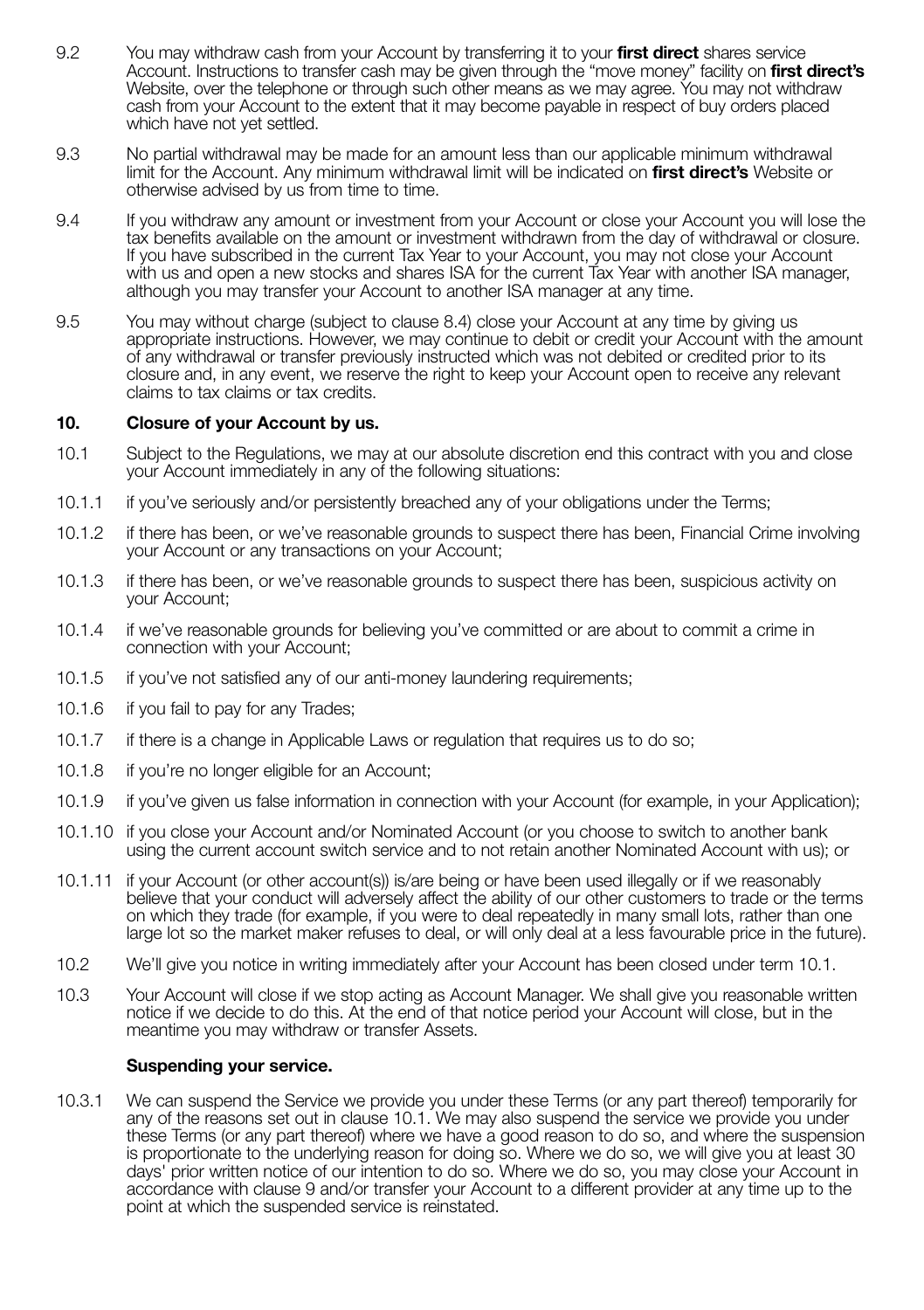- 10.3.2 Where we take steps to suspend the service we provide you under these Terms or any part of the service under this clause 10.3, we generally will not apply any fees for such service (or any suspended part of such service, where only part of the service is suspended) during the period of suspension nor will we charge you to close your Account and/or transfer your Investments to a different provider during the period of suspension, unless the reason for the suspension is: - you have seriously or persistently breached the Terms;
	- we reasonably suspect that you or your Account may be involved in Financial Crime or other illegal activity, or
	- you have failed to satisfy anti-money laundering requirements.
- 10.3.3 We will notify you as soon as practicable of the suspension being lifted.
- 10.4.1 If your Account is closed for any reason and you do not tell us what you want to do with your Assets, we will contact you to obtain your instructions. If you do not tell us what you want to do with your Assets within a reasonable time, we may take necessary reasonable steps to return your Assets to you and (if we haven't heard from you) we may sell any Investments which form part of your Assets. Where you have a cash ISA with us, we may transfer your Account into such an account (where we are permitted to do so under relevant laws).
- 10.4.2 Where it is reasonable for us to do so, we may also take the following steps to return the proceeds of sale to you.
	- We may deposit the proceeds of sale in your **first direct** current account or other personal **first direct** bank account in your name.
	- We may send the proceeds of sale to you. This may mean that we will send a cheque to the last address we hold on record for you where it is reasonable for us to do so.
- 10.4.3 We will give you advance notice if we intend to sell your Investments in this way.

#### **11. Ownership and Custody.**

- 11.1 All documents evidencing title to Assets in your Accounts are held by us (whether personally or via a delegate) or as we direct.
- 11.2 The provisions of the **first direct** shares service Terms relating to the custody of the Investments held in your **first direct** shares service Account will, except to the extent they conflict, or are inconsistent with, these Terms or the Regulations, apply to your Account. In accordance with the **first direct** shares service Terms, the title of all Investments held in your Account will be registered in the name of a nominee (except where otherwise specified in the **first direct** shares service, and in accordance with relevant legal requirements).
- 11.3 The Account Investments will be, and must remain in, your beneficial ownership. You may not use your Account as security for a loan. You may dispose of or transfer an interest in any Asset only through us and you may not create (or have outstanding) any charge or security on or over any Asset.

#### **12. Minimum Balances.**

12.1 You must maintain a minimum balance in your Account equal to any applicable minimum balance requirement as indicated on our Website or as advised by us from time to time. We reserve the right to change our minimum balance requirement from time to time. If we do so, we will notify you in accordance with clause 2.2.

#### **13. Interest Rates.**

13.1 Any cash in your Account will earn interest at the applicable rate specified in the Interest Rates and Charges Document, which also sets out information on when interest will be paid to you. On request, a full explanation of how interest is calculated will be provided. We reserve the right, at our discretion, to vary our interest rates at any time in accordance with the procedure set out in clause 2.2. Interest paid on the cash in your Account will be credited gross.

#### **14. Documentation and Voting.**

- 14.1 For any Investment held in your Account, we can arrange at your request in writing (to us) for you to:
- 14.1.1 Receive a copy of the annual report and accounts for each company or other concern in respect of shares or securities in which you have invested; and
- 14.1.2 Attend meetings of shareholders or securities holders and exercise voting rights and receive information sent to such holders in addition to the annual report and accounts.
- 14.2 We do not accept standing instructions in respect of the matters referred to in clause 14.1 above for all Investments held in your Account. If you wish to exercise your rights referred to in clause 14.1 in respect of more than one investment held in your Account you must make a written request in respect of each relevant Investment.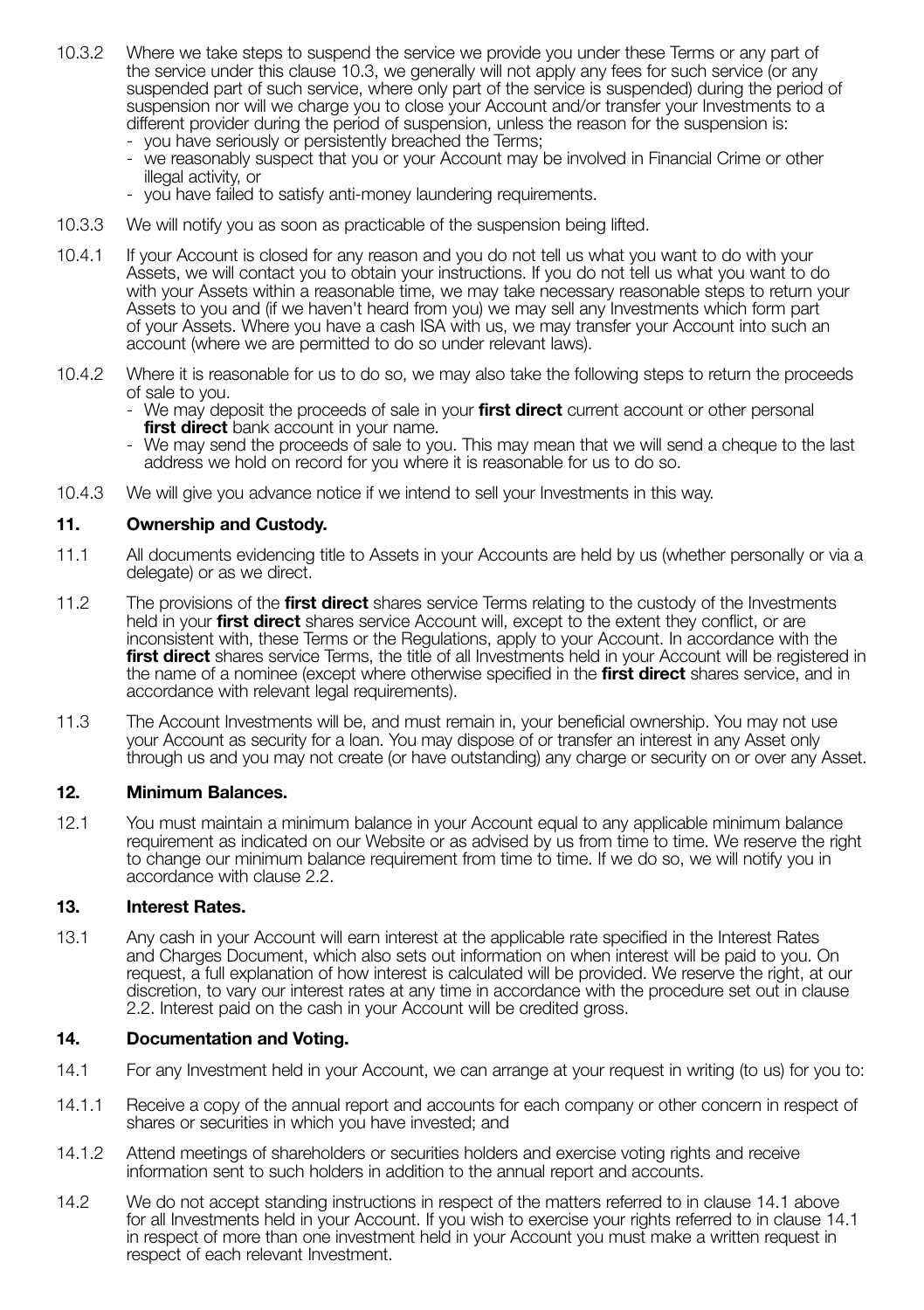#### **15. Rights Issues, Takeovers etc.**

- 15.1 The **first direct** shares service Terms governing the exercise of rights attaching to your Investments will, except to the extent they conflict, or are inconsistent with, these Terms or the Regulations, apply to Investments held in your Account. However, all payments due in respect of any such rights must be settled from your Account.
- 15.2 In the event that the exercise of any such rights results in any Investments being held in your Account which are not qualifying Investments for the purposes of the Regulations you must transfer them out of your Account or sell them. If you fail to do this within 21 days of the date on which the non-qualifying Investments are first acquired we will transfer them out of your Account and into your **first direct** shares service Account, or, at our discretion, sell them.

#### **16. Fees, Charges and Expenses.**

- 16.1 Details of the commission and any other fees payable in respect of your Account are set out in our published tariff as indicated in our Interest Rates and Charges Document. For the avoidance of doubt, you must also pay any applicable Value Added Tax, Stamp Duty, Stamp Duty Reserve Tax, other taxes, levies or other transaction costs.
- 16.2 We reserve the right to charge you for copies of annual reports and accounts and other information and/or for arranging for you to attend meetings and/ or vote in respect of the Investments held in your Account as referred to in clause 14.1. Details of any such charges will be specified in our Interest Rates and Charges Document or otherwise advised by us from time to time.
- 16.3 Subject to clause 16.4 below, you may specify whether the fees referred to in clauses 16.1 and 16.2 above should be charged to your **first direct** shares service Account (as appropriate). If you do not specify, these fees will be charged to your **first direct** shares service Account (as appropriate). In any event, if there are insufficient Assets in your Account to meet such fees, we may deduct any amounts owing from your **first direct** shares service Account (as appropriate).
- 16.4 All commission and all Value Added Tax, Stamp Duty, Stamp Duty Reserve Tax, other tax, levies and other transaction costs payable in connection with the Investments held in your Account will be charged to your Account.
- 16.5 If you are in default in paying any amount due, interest and associated administrative and recovery costs will be payable by you on demand at the rate from time to time published in our Interest Rates and Charges Document.

#### **17. Your Information.**

#### **Privacy.**

17.1.1 Your privacy is important to HSBC. Our Privacy Notice explains how we collect, use, disclose, transfer and store your information and sets your rights in relation to your information. A copy of our Privacy Notice is available separately and we will inform you when we make any changes to it. You can find a copy at **firstdirect.com/privacy** or you can ask for a copy by phone.

#### **Your responsibilities.**

- 17.1.2 If we make a reasonable request for information, you must give it to us as soon as possible. If you don't give it to us, or if we suspect fraudulent or criminal activity of any kind: a. you might not be able to carry on doing some or all of your banking with us anymore; b. we might try to get it from another source, ourselves; c. we could block or close your account.
- 17.1.3 It's up to you to make sure the information you give us is accurate and up to date, and you must tell us if anything changes, within 30 days.
- 17.1.4 We'll use your information as explained in our Privacy Notice. We'll give it to others if we're compelled to do so by law, we've a public duty to disclose it, we need to disclose to protect our own interests (for example in any legal proceedings) or if we have your specific agreement. For example, if we believe you may have tax obligations in other countries, we may have to disclose information about you directly to HM Revenue & Customs (HMRC) or other local tax authorities.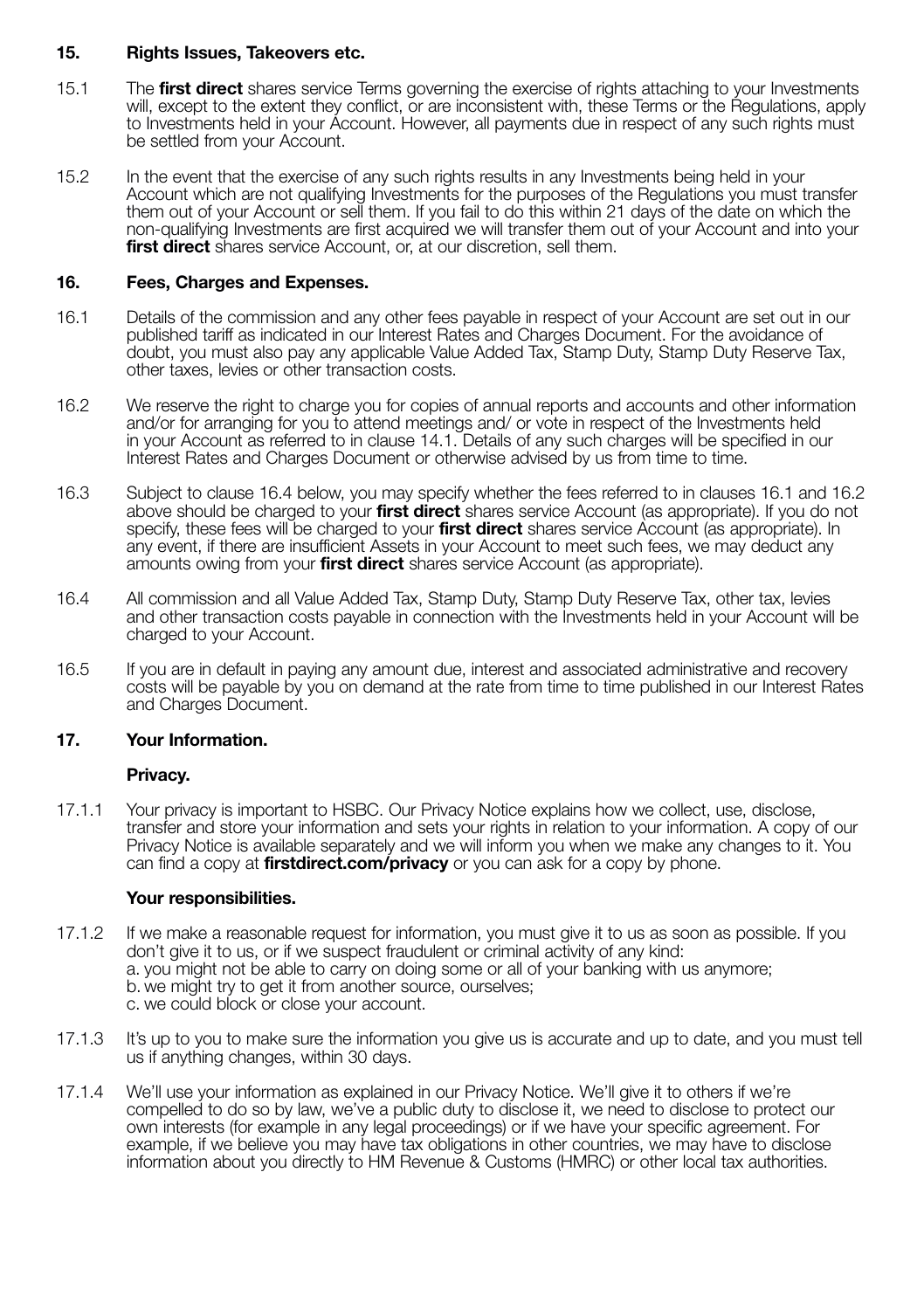#### **Tax Compliance.**

17.1.5 It's up to you to meet your tax responsibilities in the UK and any other countries where this arises. This relates to the opening and use of accounts and services provided by members of the HSBC Group. Some countries' tax laws may apply to you even if you don't live there or aren't a citizen of that country. Connected Persons, who are people connected with you in a way that's relevant to your relationship with us, are responsible for their own tax obligations. As you are responsible for your own tax obligations (and Connected Persons, for theirs), no HSBC Group member is responsible for this nor provides tax advice. It is your choice if you seek independent legal and tax advice.

#### **Actions we may take in order to prevent Financial Crime.**

- 17.1.6 Members of the HSBC Group, are required, and may take any action to meet Compliance Obligations relating to or in connection with the detection, investigation and prevention of Financial Crime ("Financial Crime Risk Management Activity"). Such action may include, but is not limited to: a. screening, intercepting and investigating any instruction or communication sent to or by you or a Connected Person, or on your or their behalf;
	- b. investigating the source of or intended recipient of funds;
	- c. combining Customer Information with other related information in the possession of any member of the HSBC Group: and/or
	- d. making further enquiries as to the status of a person or entity, whether they are subject to a sanctions regime, or confirming their identity and status.
- 17.1.7 Exceptionally, our Financial Crime Risk Management Activity may lead to us:
	- a. delaying or refusing to either process a payment or your instructions;
	- b. being unable to provide all or part of the Services to you and ending our entire relationship with you; c. taking necessary steps for any member of the HSBC Group to meet the Compliance Obligations; and/or
	- d. blocking or closing your account(s) (although not any of your mortgage account(s)).
- 17.1.8 To the extent permissible by law, no member of HSBC Group shall be liable to you or any third party in respect of any loss (however it arose) that was suffered or incurred by you or a third party, caused in whole or in part in connection with the undertaking of Financial Crime Risk Management Activity.

#### **18. Liability.**

18.1 Neither we nor our directors, officers or employees will be liable for any losses, costs, liabilities, expenses or damage incurred by you in connection with the Agreement unless caused directly by our or their negligence, wilful default or fraud. To the extent that such liability arises, and save where the law provides otherwise, we will only be liable to the extent that any losses, costs, liabilities, expenses or damage result directly from such negligence, wilful default or fraud. Subject to clauses 18.4 and 18.6 and to Annex 5 of the **first direct** shares service Terms, neither our associates, Agents or licensors nor any of their directors, officers or employees will be liable to you for any losses, costs, liabilities, expenses or damage incurred by you in connection with the Agreement.

In any case, no person will be liable for any losses they could not reasonably have expected to occur.

- 18.2 We will not be liable to you if we do not act on your instructions for any reason set out in the Agreement or if we cannot carry out our responsibilities to you because of any cause that we or our Agents or sub-contractors cannot reasonably control. This exclusion includes any losses arising from the unavailability of the relevant network to users of our internet services, or where data entered through our Services becomes scrambled, lost or wrongly communicated in transmission due to defects in the network, direct or indirect failure of power supplies, equipment, data processing and communication systems or transmission links and any losses arising because of strike or other industrial action to the extent that such matters are outside our or their reasonable control.
- 18.3 Nothing in the Agreement excludes or restricts any liability which we may have to you under Applicable Laws, Regulations or Rules or any liability for a matter that cannot be excluded or restricted by Applicable Laws, Regulations or Rules.
- 18.4 From time to time we may have to shut down our Website to enable us to perform essential work on, or major upgrades to, our Service. We will make every effort to keep disruption to a minimum and to notify web users in advance if such shut down becomes necessary.
- 18.5 Nothing in these Terms will reduce your statutory rights, including your rights relating to the fairness of the Terms on which products, services and facilities are provided to you and any rights you may have to cancel, close or terminate your Account and/or claim compensation. For further information about your statutory rights contact your local authority Trading Standards Department.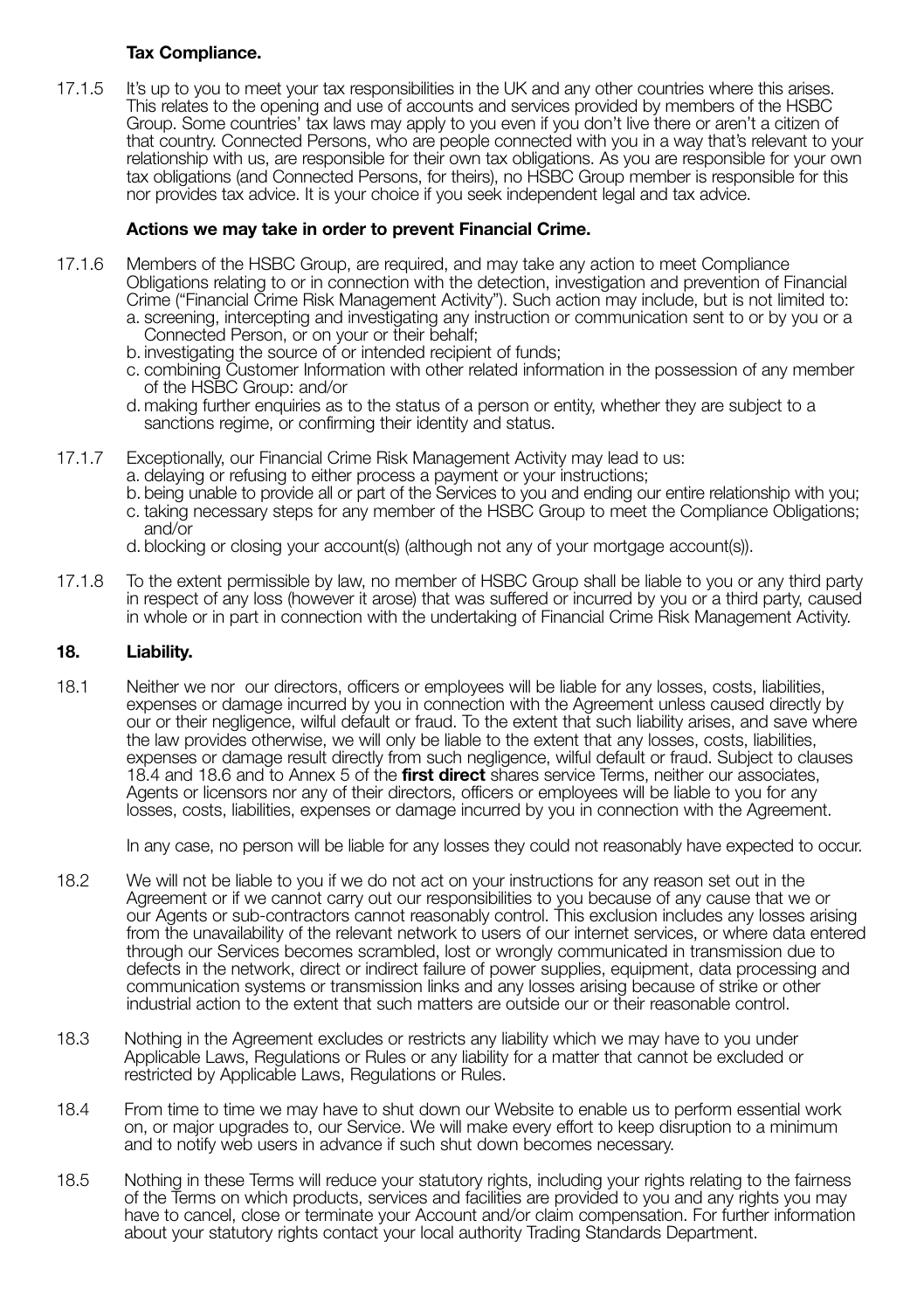#### **General Terms.**

#### **19. General.**

19.1 If you're unhappy in any way with our products and services then please let us know. When we get your complaint, we'll issue you with an acknowledgment letter which includes details of our complaint handling process entitled 'Listening to your comments', which explains how we'll handle your complaint. A written copy of our complaint procedures is available on request.

If we cannot resolve your complaint in the first instance, you can refer it to:

 **Financial Ombudsman Service Exchange Tower Harbour Exchange London E14 9SR**

Telephone: **0800 023 4567** or to call from abroad **+44 20 7964 0500**

#### Email: **complaint.info@financial-ombudsman.org.uk**

#### Website: **financial-ombudsman.org.uk/contact-us**

 The Financial Ombudsman Service will generally review complaints from retail customers. However, their criteria for reviewing complaints may mean that even if you've been categorised by a provider of products and services as a Retail Client, they may not regard you as an eligible complainant. Complaining to the ombudsman will not affect your legal rights..

Complaining to the ombudsman will not affect your legal rights.

19.2 HSBC UK Bank plc is covered by the Financial Services Compensation Scheme (FSCS). You may be eligible to compensation from the scheme if you have a valid claim against us in respect of investment business and we cannot meet our obligations. Most types of investment business are covered. Your eligible deposits (including cash balances in your settlement account) are covered separately by the FSCS. The FSCS can pay compensation to depositors if a bank is unable to meet its financial obligations. Most depositors are covered by the scheme.

 In respect of deposits, an eligible depositor is entitled to claim up to the current FSCS limit for deposits. For joint accounts each account holder is treated as having a claim in respect of their share so, for a joint account held by two eligible depositors, each depositor would have a separate claim up to the FSCS deposit limit and so the maximum amount that could be claimed in total would be twice the current FSCS deposit limit. The FSCS deposit limit relates to the combined amount in all the eligible depositor's accounts with the bank, including their share of any joint account, and not to each separate account.

 **first direct** and HSBC are both trading names of HSBC UK Bank plc and customers who hold deposits under both trading names will only be eligible for one claim of up to the FSCS deposit limit in total in respect of all amounts held by HSBC UK Bank plc. For further information about the compensation provided by the FSCS (including the amounts covered and eligibility to claim) please refer to the FSCS website www.FSCS.org.uk or call the FSCS on 0800 678 1100 or +44 20 7741 4100 from overseas. Please note only compensation related queries should be directed to the FSCS.

- 19.3 To help improve our service and in the interests of security we may monitor and/or record your telephone calls with us. Our recordings are and shall remain our sole property.
- 19.4 The information on our Website is based on our understanding of current UK tax law and HM Revenue & Customs practice. Both UK tax law and practice can change and the tax treatment of ISAs may change in the future.

#### **20. Governing Law.**

20.1 The Terms are governed by the laws of England and Wales. You and we submit to the non-exclusive jurisdiction of the courts of England and Wales. The Terms are in English and all Communications we send to you will be in English.